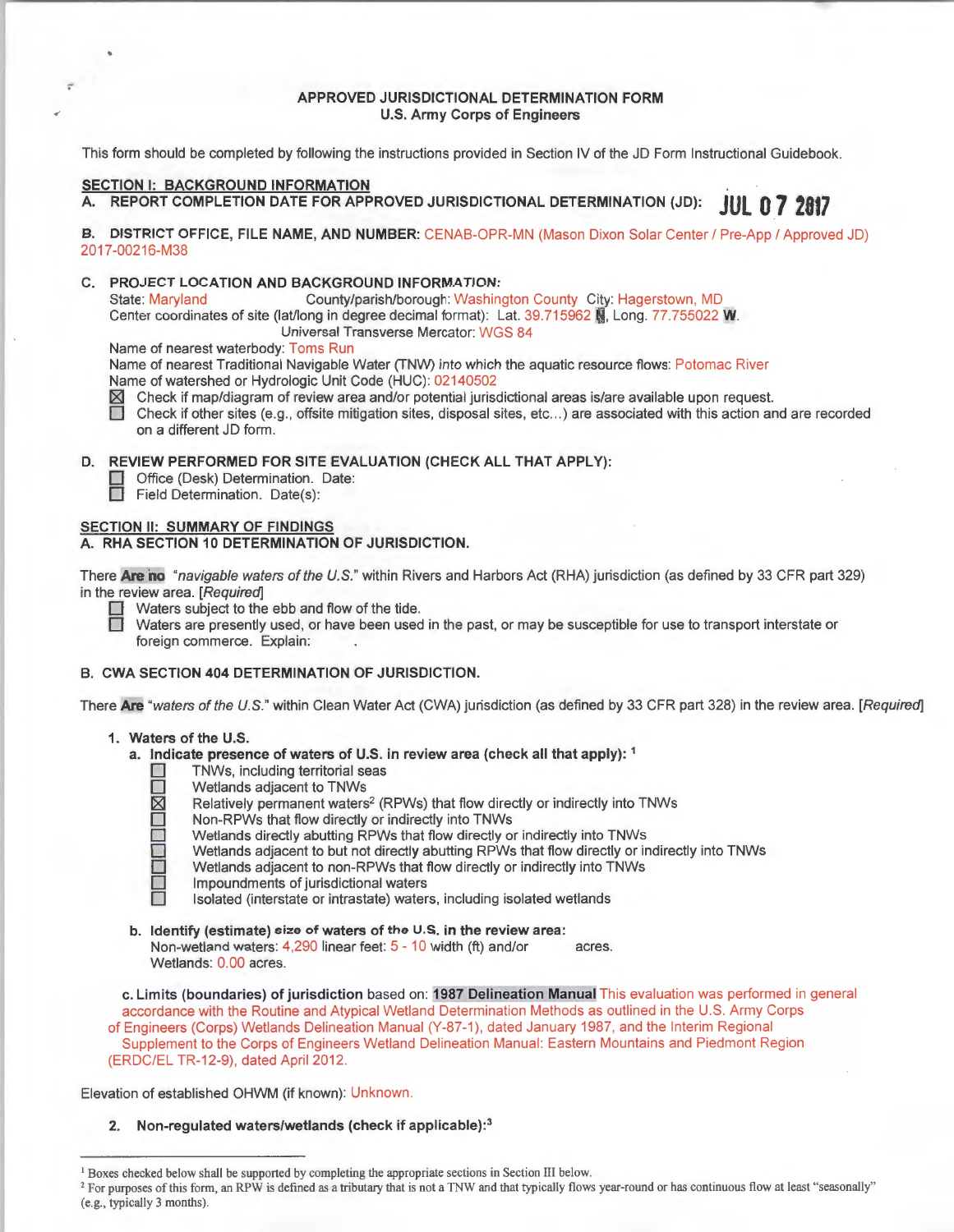$\Box$  Potentially jurisdictional waters and/or wetlands were assessed within the review area and determined to be not jurisdictional. Explain:

#### SECTION III: CWA ANALYSIS

#### A. TNWs AND WETLANDS ADJACENT TO TNWs

The agencies will assert jurisdiction over TNWs and wetlands adjacent to TNWs. If the aquatic resource is a TNW, complete Section 111.A.1 and Section 111.D.1. only; if the aquatic resource is a wetland adjacent to a TNW, complete Sections 111.A.1 and 2 and Section 111.D.1.; otherwise, see Section 111.B below.

#### 1. TNW

Identify TNW:

Summarize rationale supporting determination:

#### 2. Wetland adjacent to TNW

Summarize rationale supporting conclusion that wetland is "adjacent":

#### B. CHARACTERISTICS OF TRIBUTARY (THAT IS NOT A TNW) AND ITS ADJACENT WETLANDS (IF ANY):

This section summarizes information regarding characteristics of the tributary and its adjacent wetlands, if any, and it helps determine whether or not the standards for jurisdiction established under Rapanos have been met.

The agencies will assert jurisdiction over non-navigable tributaries of TNWs where the tributaries are "relatively permanent waters" (RPWs), i.e. tributaries that typically flow year-round or have continuous flow at least seasonally (e.g., typically 3 months). A wetland that directly abuts an RPW is also jurisdictional. If the aquatic resource is not a TNW, but has year-round (perennial) flow, skip to Section 111.D.2. If the aquatic resource is a wetland directly abutting a tributary with perennial flow, skip to Section 111.D.4.

A wetland that is adjacent to but that does not directly abut an RPW requires a significant nexus evaluation. Corps districts and EPA regions will include in the record any available information that documents the existence of a significant nexus between a relatively permanent tributary that is not perennial (and its adjacent wetlands if any) and a traditional navigable water, even though a significant nexus finding is not required as a matter of law.

If the waterbody<sup>4</sup> is not an RPW, or a wetland directly abutting an RPW, a JD will require additional data to determine if the waterbody has a significant nexus with a TNW. If the tributary has adjacent wetlands, the significant nexus evaluation must consider the tributary in combination with all of its adjacent wetlands. This significant nexus evaluation that combines, for analytical purposes, the tributary and all of its adjacent wetlands is used whether the review area identified in the JD request is the tributary, or its adjacent wetlands, or both. If the JD covers a tributary with adjacent wetlands, complete Section 111.B.1 for the tributary, Section 111.B.2 for any onsite wetlands, and Section 111.B.3 for all wetlands adjacent to that tributary, both onsite and offsite. The determination whether a significant nexus exists is determined in Section 111.C below.

1. Characteristics of non-TNWs that flow directly or indirectly into TNW

# (i) General Area Conditions:

Watershed size: Pick List<br>Drainage area: Pick List Drainage area: Average annual rainfall: inches Average annual snowfall: inches

#### (ii) Physical Characteristics:

(a) Relationship with TNW: Tributary flows directly into TNW.  $\Box$  Tributary flows through Pick List tributaries before entering TNW.

Project waters are Pick List river miles from TNW. Project waters are Pick List river miles from RPW. Project waters are Pick List aerial (straight) miles from TNW. Project waters are Pick List aerial (straight) miles from RPW.

<sup>&</sup>lt;sup>3</sup> Supporting documentation is presented in Section III.F.

<sup>•</sup> Note that the Instructional Guidebook contains additional information regarding swales, ditches, washes, and erosional features generally and in the arid West.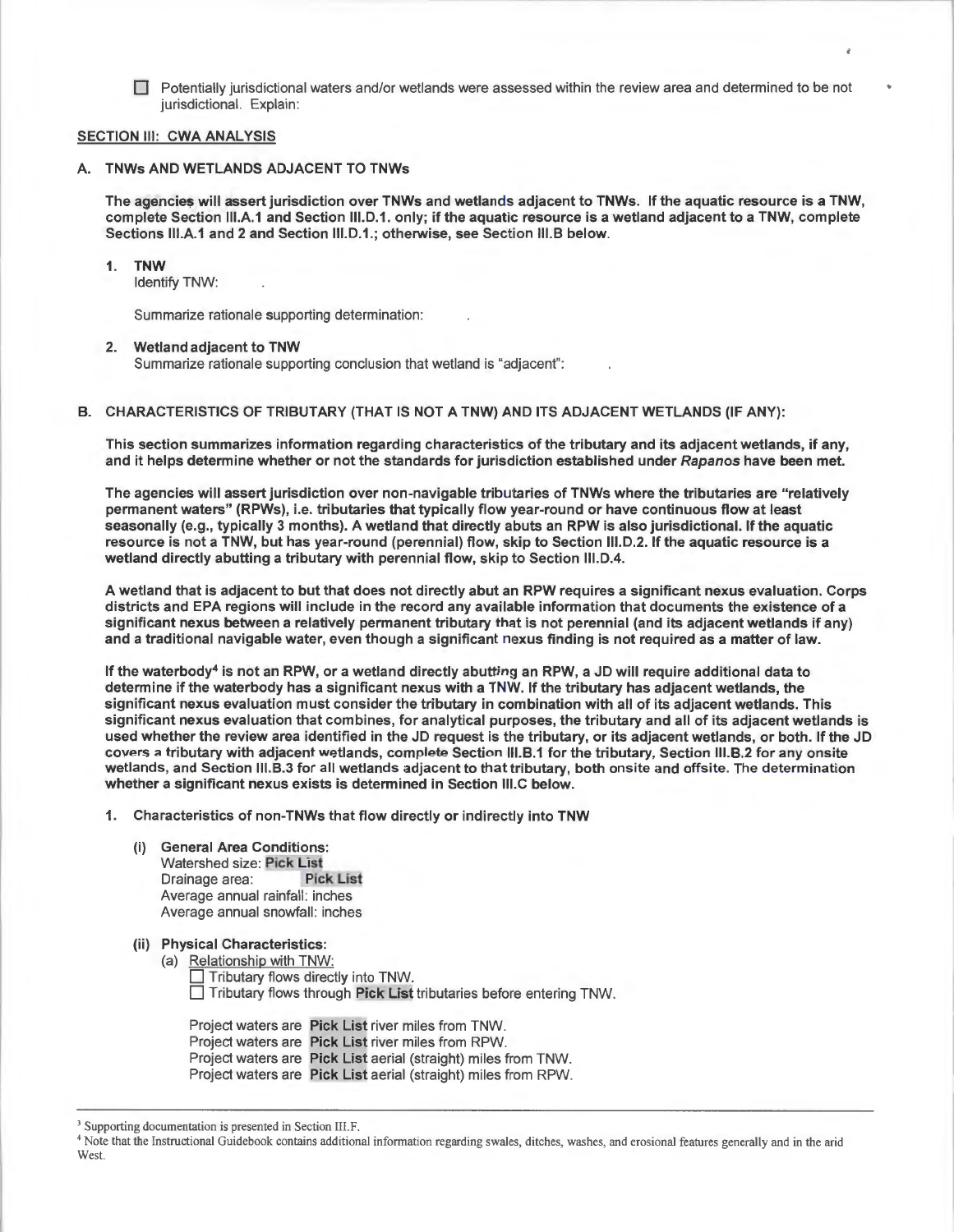| Project waters cross or serve as state boundaries. Explain:                                                                                                                                                                                                                                                                                                                                                                                                                                                                                                                                                                        |  |  |  |  |  |
|------------------------------------------------------------------------------------------------------------------------------------------------------------------------------------------------------------------------------------------------------------------------------------------------------------------------------------------------------------------------------------------------------------------------------------------------------------------------------------------------------------------------------------------------------------------------------------------------------------------------------------|--|--|--|--|--|
| Identify flow route to TNW <sup>5</sup> :                                                                                                                                                                                                                                                                                                                                                                                                                                                                                                                                                                                          |  |  |  |  |  |
| Tributary stream order, if known:                                                                                                                                                                                                                                                                                                                                                                                                                                                                                                                                                                                                  |  |  |  |  |  |
| (b) General Tributary Characteristics (check all that apply):<br>Tributary is:<br>Natural<br>Artificial (man-made). Explain:<br>$\boxtimes$ Manipulated (man-altered). Explain:                                                                                                                                                                                                                                                                                                                                                                                                                                                    |  |  |  |  |  |
| Tributary properties with respect to top of bank (estimate):<br>Average width: feet<br>Average depth: feet<br>Average side slopes: Pick List.                                                                                                                                                                                                                                                                                                                                                                                                                                                                                      |  |  |  |  |  |
| Primary tributary substrate composition (check all that apply):<br>$\Box$ Silts<br>$\boxtimes$ Sands<br>Concrete<br>Cobbles<br>$\boxtimes$ Gravel<br>$\Box$ Muck<br>⊠ Vegetation. Type/% cover:<br>Bedrock<br>Other. Explain:                                                                                                                                                                                                                                                                                                                                                                                                      |  |  |  |  |  |
| Tributary condition/stability [e.g., highly eroding, sloughing banks]. Explain:<br>Presence of run/riffle/pool complexes. Explain:<br>Tributary geometry:                                                                                                                                                                                                                                                                                                                                                                                                                                                                          |  |  |  |  |  |
| Tributary gradient (approximate average slope):<br>$(c)$ Flow:<br>Tributary provides for: Pick List                                                                                                                                                                                                                                                                                                                                                                                                                                                                                                                                |  |  |  |  |  |
| Estimate average number of flow events in review area/year: Pick List<br>Describe flow regime:<br>Other information on duration and volume:                                                                                                                                                                                                                                                                                                                                                                                                                                                                                        |  |  |  |  |  |
| Surface flow is: Characteristics:                                                                                                                                                                                                                                                                                                                                                                                                                                                                                                                                                                                                  |  |  |  |  |  |
| Subsurface flow: Pick List. Explain findings:                                                                                                                                                                                                                                                                                                                                                                                                                                                                                                                                                                                      |  |  |  |  |  |
| $\Box$ Dye (or other) test performed:                                                                                                                                                                                                                                                                                                                                                                                                                                                                                                                                                                                              |  |  |  |  |  |
| Tributary has (check all that apply):<br>$\Box$ Bed and banks<br>$\Box$ OHWM <sup>6</sup> (check all indicators that apply):<br>clear, natural line impressed on the bank<br>the presence of litter and debris<br>changes in the character of soil<br>destruction of terrestrial vegetation<br>shelving<br>the presence of wrack line<br>vegetation matted down, bent, or absent<br>sediment sorting<br>leaf litter disturbed or washed away<br>scour<br>multiple observed or predicted flow events<br>sediment deposition<br>water staining<br>abrupt change in plant community<br>other (list):<br>Discontinuous OHWM.7 Explain: |  |  |  |  |  |
|                                                                                                                                                                                                                                                                                                                                                                                                                                                                                                                                                                                                                                    |  |  |  |  |  |
| If factors other than the OHWM were used to determine lateral extent of CWA jurisdiction (check all that                                                                                                                                                                                                                                                                                                                                                                                                                                                                                                                           |  |  |  |  |  |
| High Tide Line indicated by:<br>Mean High Water Mark indicated by:<br>oil or scum line along shore objects<br>$\Box$ survey to available datum;<br>fine shell or debris deposits (foreshore)<br>$\Box$ physical markings;<br>physical markings/characteristics<br>vegetation lines/changes in vegetation types.<br>tidal gauges<br>other (list):                                                                                                                                                                                                                                                                                   |  |  |  |  |  |
| (iii) Chemical Characteristics:                                                                                                                                                                                                                                                                                                                                                                                                                                                                                                                                                                                                    |  |  |  |  |  |

apply):

<sup>&</sup>lt;sup>5</sup> Flow route can be described by identifying, e.g., tributary a, which flows through the review area, to flow into tributary b, which then flows into TNW.<br><sup>6</sup>A natural or man-made discontinuity in the OHWM does not neces the OHWM has been removed by development or agricultural practices). Where there is a break in the OHWM that is unrelated to the waterbody's flow regime (e.g., flow over a rock outcrop or through a culvert), the agencies will look for indicators of flow above and below the break.<br><sup>7</sup>Ibid.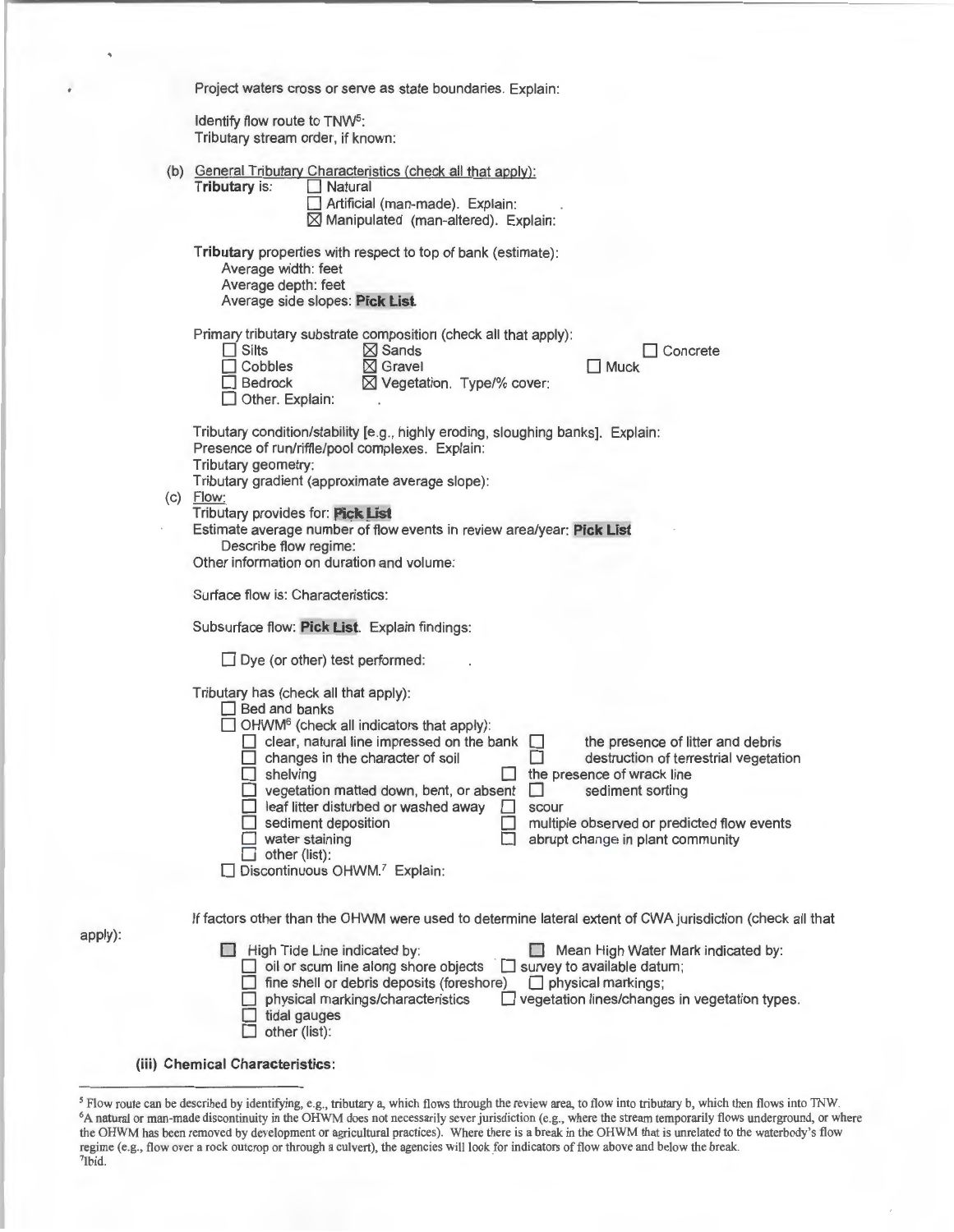Characterize tributary (e.g. , water color is clear, discolored, oily film; water quality; general watershed characteristics, etc.). Explain:

Identify specific pollutants, if known:

## (iv) **Biological Characteristics. Channel supports (check all that apply):**

- Riparian corridor. Characteristics (type, average width):
- Wetland fringe. Characteristics:
- $\Box$  Habitat for:
	- $\Box$  Federally Listed species. Explain findings:
	- $\Box$  Fish/spawn areas. Explain findings:
	- $\Box$  Other environmentally-sensitive species. Explain findings:
	- $\Box$  Aquatic/wildlife diversity. Explain findings:

#### **2. Characteristics of wetlands adjacent to non-TNW that flow directly or indirectly into TNW**

#### **(i) Physical Characteristics:**

- (a) General Wetland Characteristics:
	- Properties:

Wetland size: acres

Wetland type. Explain:

Wetland quality. Explain:

Project wetlands cross or serve as state boundaries. Explain:

(b) General Flow Relationship with Non-TNW: Flow is: **Pick List.** Explain:

Surface flow is: **Pick List**  Characteristics:

Subsurface flow: **Pick List.** Explain findings:  $\Box$  Dye (or other) test performed:

- (c) Wetland Adjacency Determination with Non-TNW:
	- $\Box$  Directly abutting
	- $\Box$  Not directly abutting
		- Discrete wetland hydrologic connection. Explain:
		- $\Box$  Ecological connection. Explain:
		- Separated by berm/barrier. Explain:
- (d) Proximity (Relationship) to TNW

Project wetlands are **Pick List** river miles from TNW. Project waters are **Pick List** aerial (straight) miles from TNW. Flow is from : **Pick List.**  Estimate approximate location of wetland as within the Pick List floodplain.

# **(ii) Chemical Characteristics:**

Characterize wetland system (e.g., water color is clear, brown , oil film on surface; water quality; general watershed characteristics; etc.). Explain:

Identify specific pollutants, if known: Agricultural pesticides and herbicides.

**(iii) Biological Characteristics. Wetland supports (check all that apply):** 

#### Riparian buffer. Characteristics (type, average width):

Vegetation type/percent cover. Explain: .

Habitat for:

**D** Federally Listed species. Explain findings:

 $\Box$  Fish/spawn areas. Explain findings:

 $\Box$  Other environmentally-sensitive species. Explain findings:

 $\Box$  Aquatic/wildlife diversity. Explain findings:

## **3. Characteristics of all wetlands adjacent to the tributary (if any)**

All wetland(s) being considered in the cumulative analysis: **Pick List** 

Approximately ( ) acres in total are being considered in the cumulative analysis.

For each wetland, specify the following:

Directly abuts? (Y/N) Size (in acres) Directly abuts? (Y/N) Size (in acres)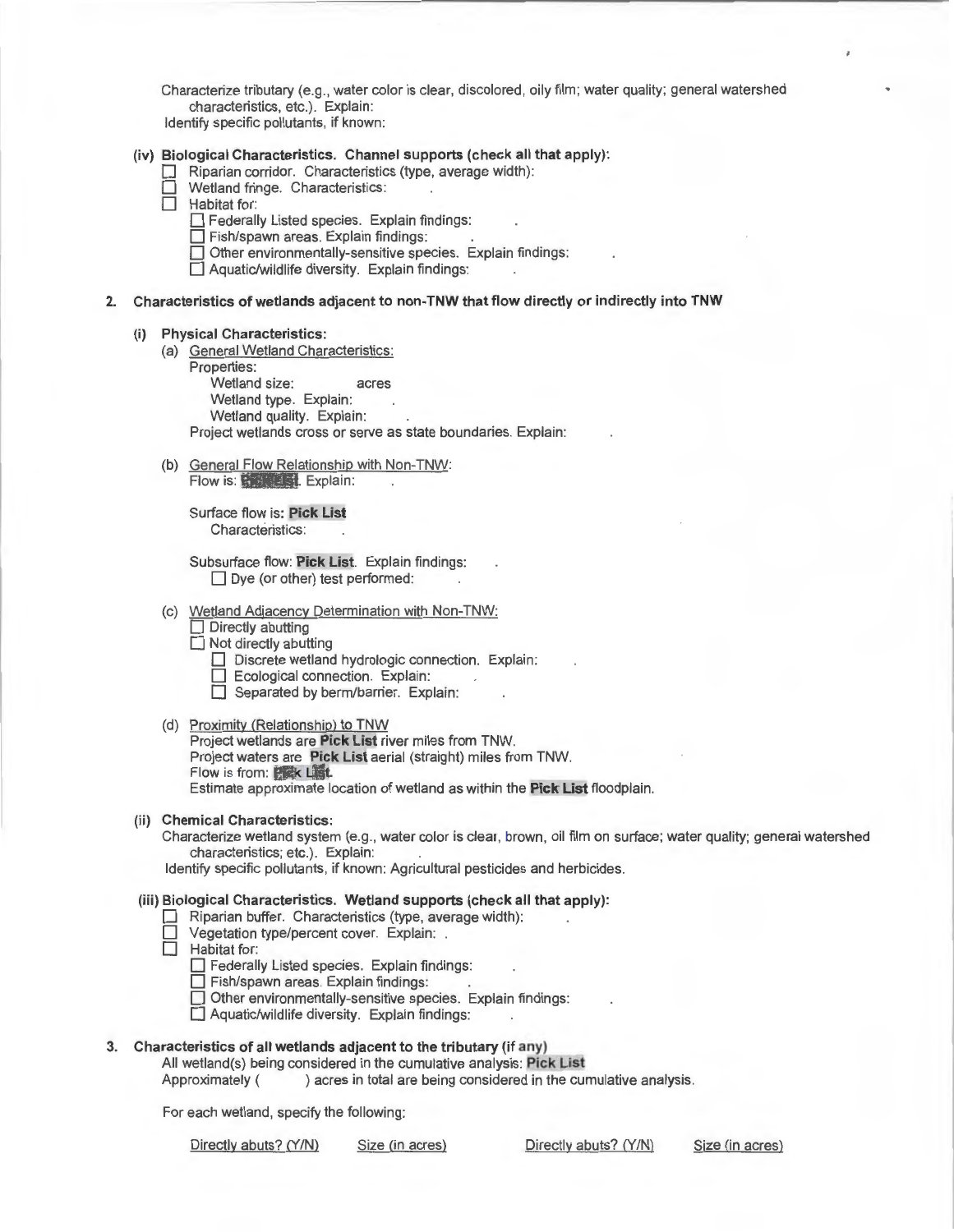Summarize overall biological, chemical and physical functions being performed:

## C. SIGNIFICANT NEXUS DETERMINATION

A significant nexus analysis will assess the flow characteristics and functions of the tributary itself and the functions performed by any wetlands adjacent to the tributary to determine if they significantly affect the chemical, physical, and biological integrity of a TNW. For each of the following situations, a significant nexus exists if the tributary, in combination with all of its adjacent wetlands, has more than a speculative or insubstantial effect on the chemical, physical and/or biological integrity of a TNW. Considerations when evaluating significant nexus include, but are not limited to the volume, duration, and frequency of the flow of water in the tributary and its proximity to a TNW, and the functions performed by the tributary and all its adjacent wetlands. It is not appropriate to determine significant nexus based solely on any specific threshold of distance (e.g. between a tributary and its adjacent wetland or between a tributary and the TNW). Similarly, the fact an adjacent wetland lies within or outside of a floodplain is not solely determinative of significant nexus.

Draw connections between the features documented and the effects on the TNW, as identified in the Rapanos Guidance and discussed in the Instructional Guidebook. Factors to consider include, for example:

- Does the tributary, in combination with its adjacent wetlands (if any), have the capacity to carry pollutants or flood waters to TNWs, or to reduce the amount of pollutants or flood waters reaching a TNW?
- Does the tributary, in combination with its adjacent wetlands (if any), provide habitat and lifecycle support functions for fish and other species, such as feeding, nesting, spawning, or rearing young for species that are present in the TNW?
- Does the tributary, in combination with its adjacent wetlands (if any), have the capacity to transfer nutrients and organic carbon that support downstream foodwebs?
- Does the tributary, in combination with its adjacent wetlands (if any), have other relationships to the physical, chemical, or biological integrity of the TNW?

Note: the above list of considerations is not inclusive and other functions observed or known to occur should be documented below:

- 1. Significant nexus findings for non-RPW that has no adjacent wetlands and flows directly or indirectly into TNWs. Explain findings of presence or absence of significant nexus below, based on the tributary itself, then go to Section III.D:
- 2. Significant nexus findings for non-RPW and its adjacent wetlands, where the non-RPW flows directly or indirectly into TNWs. Explain findings of presence or absence of significant nexus below, based on the tributary in combination with all of its adjacent wetlands, then go to Section 111.D:
- 3. Significant nexus findings for wetlands adjacent to an RPW but that do not directly abut the RPW. Explain findings of presence or absence of significant nexus below, based on the tributary in combination with all of its adjacent wetlands, then go to Section III.D:

# D. DETERMINATIONS OF JURISDICTIONAL FINDINGS. THE SUBJECT WATERS/WETLANDS ARE (CHECK ALL THAT APPLY):

1. TNWs and Adjacent Wetlands. Check all that apply and provide size estimates in review area:<br>  $\Box$  TNWs: linear feet width (ft), Or, acres.<br>  $\Box$  Wetlands adjacent to TNWs: acres.  $\Box$  Wetlands adjacent to TNWs:

## 2. RPWs that flow directly or indirectly into TNWs.

O Tributaries of TNWs where tributaries typically flow year-round are jurisdictional. Provide data and rationale indicating that tributary is perennial:

 $\boxtimes$  Tributaries of TNW where tributaries have continuous flow "seasonally" (e.g., typically three months each year) are jurisdictional. Data supporting this conclusion is provided at Section 111.B. Provide rationale indicating that the tributary flows seasonally. The U.S. Army Corps of Engineers Baltimore District conducted a field visit on April 17, 2017. Streams were observed to be flowing during the CORPS field review. Based on the field visit, the CORPS determined that the upstream source of hydrology for the UNT to Toms Run begins at a large, off-site limestone spring. Surface waters from the spring's discharge enter the project waters (Tributary A) before traveling approximately 1,600 linear feet and entering sinkholes in the central portion of the site. A portion of the flow is lost; however, stream flow continues downstream and off site. Regarding the UNT to Toms Run in the western portion of the site (Tributary B), a large sinkhole was observed off site capturing all available base flow. Streams are shown as blue lines on USGS topo map.

Tributary A (3,880 If) and Tributary B (410 If) were both determined to be RPWs.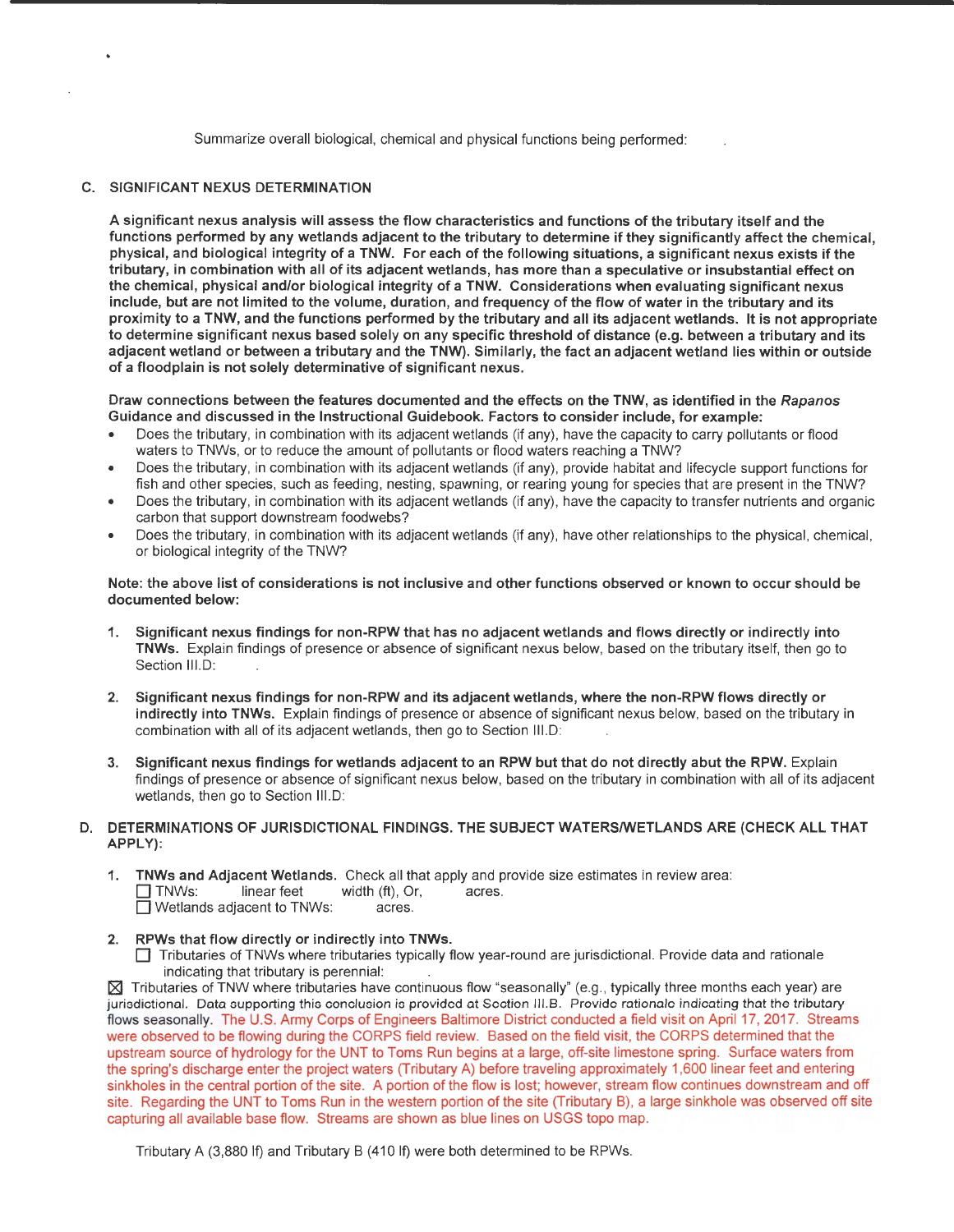Provide estimates for jurisdictional waters in the review area (check all that apply):

- **table Tributary waters: 4,290 linear feet 5 10 width (ft).<br>□ Other non-wetland waters: acres.**
- Other non-wetland waters: acres.
- Identify type(s) of waters:

## **3. Non-RPWs8 that flow directly or indirectly into TNWs.**

**D** Waterbody that is not a TNW or an RPW, but flows directly or indirectly into a TNW, and it has a significant nexus with a TNW is jurisdictional. Data supporting this conclusion is provided at Section III.C.

Provide estimates for jurisdictional waters within the review area (check all that apply):

- **D** Tributary waters: linear feet width (ft).
- Other non-wetland waters: acres.
	- Identify type(s) of waters:

## **4. Wetlands directly abutting an RPW that flow directly or indirectly into TNWs.**

**D** Wetlands directly abut RPW and thus are jurisdictional as adjacent wetlands.

- **1** Wetlands directly abutting an RPW where tributaries typically flow year-round. Provide data and rationale indicating that tributary is perennial in Section 111.D.2, above. Provide rationale indicating that wetland is directly abutting an RPW:
- 0 Wetlands directly abutting an RPW where tributaries typically flow "seasonally." Provide data indicating that tributary is seasonal in Section 111.B and rationale in Section 111.D.2, above. Provide rationale indicating that wetland is directly abutting an RPW:

Provide acreage estimates for jurisdictional wetlands in the review area:

- **5. Wetlands adjacent to but not directly abutting an RPW that flow directly or indirectly into TNWs.** 
	- $\Box$  Wetlands that do not directly abut an RPW, but when considered in combination with the tributary to which they are adjacent and with similarly situated adjacent wetlands, have a significant nexus with a TNW are jurisidictional. Data supporting this conclusion is provided at Section 111.C.

Provide acreage estimates for jurisdictional wetlands in the review area: acres.

- **6. Wetlands adjacent to non-RPWs that flow directly or indirectly into TNWs.** 
	- D Wetlands adjacent to such waters, and have when considered in combination with the tributary to which they are adjacent and with similarly situated adjacent wetlands, have a significant nexus with a TNW are jurisdictional. Data supporting this conclusion is provided at Section III.C.

Provide estimates for jurisdictional wetlands in the review area: acres.

#### **7. Impoundments of jurisdictional waters. <sup>9</sup>**

As a general rule, the impoundment of a jurisdictional tributary remains jurisdictional.

- **0** Demonstrate that impoundment was created from "waters of the U.S.," or
	- Demonstrate that water meets the criteria for one of the categories presented above (1-6), or
- $\Box$  Demonstrate that water is isolated with a nexus to commerce (see E below).

## **E. ISOLATED [INTERSTATE OR INTRA-STATE] WATERS, INCLUDING ISOLATED WETLANDS, THE USE, DEGRADATION OR DESTRUCTION OF WHICH COULD AFFECT INTERSTATE COMMERCE, INCLUDING ANY SUCH WATERS (CHECK ALL THAT APPLY):<sup>10</sup>**

- $\Box$  which are or could be used by interstate or foreign travelers for recreational or other purposes.<br> $\Box$  from which fish or shellfish are or could be taken and sold in interstate or foreign commerce.
- $\Box$  from which fish or shellfish are or could be taken and sold in interstate or foreign commerce.<br> $\Box$  which are or could be used for industrial purposes by industries in interstate commerce.
	- which are or could be used for industrial purposes by industries in interstate commerce.
	- Interstate isolated waters. Explain:
- Other factors. Explain:

#### **Identify water body and summarize rationale supporting determination:**

<sup>&</sup>lt;sup>8</sup>See Footnote #3.

<sup>&</sup>lt;sup>9</sup> To complete the analysis refer to the key in Section III.D.6 of the Instructional Guidebook.<br><sup>10</sup> Prior to asserting or declining CWA jurisdiction based solely on this category, Corps Districts will elevate the action review consistent with the process described in the Corps/EPA *Memorandum Regarding CWA Act Jurisdiction Following Rapanos.*